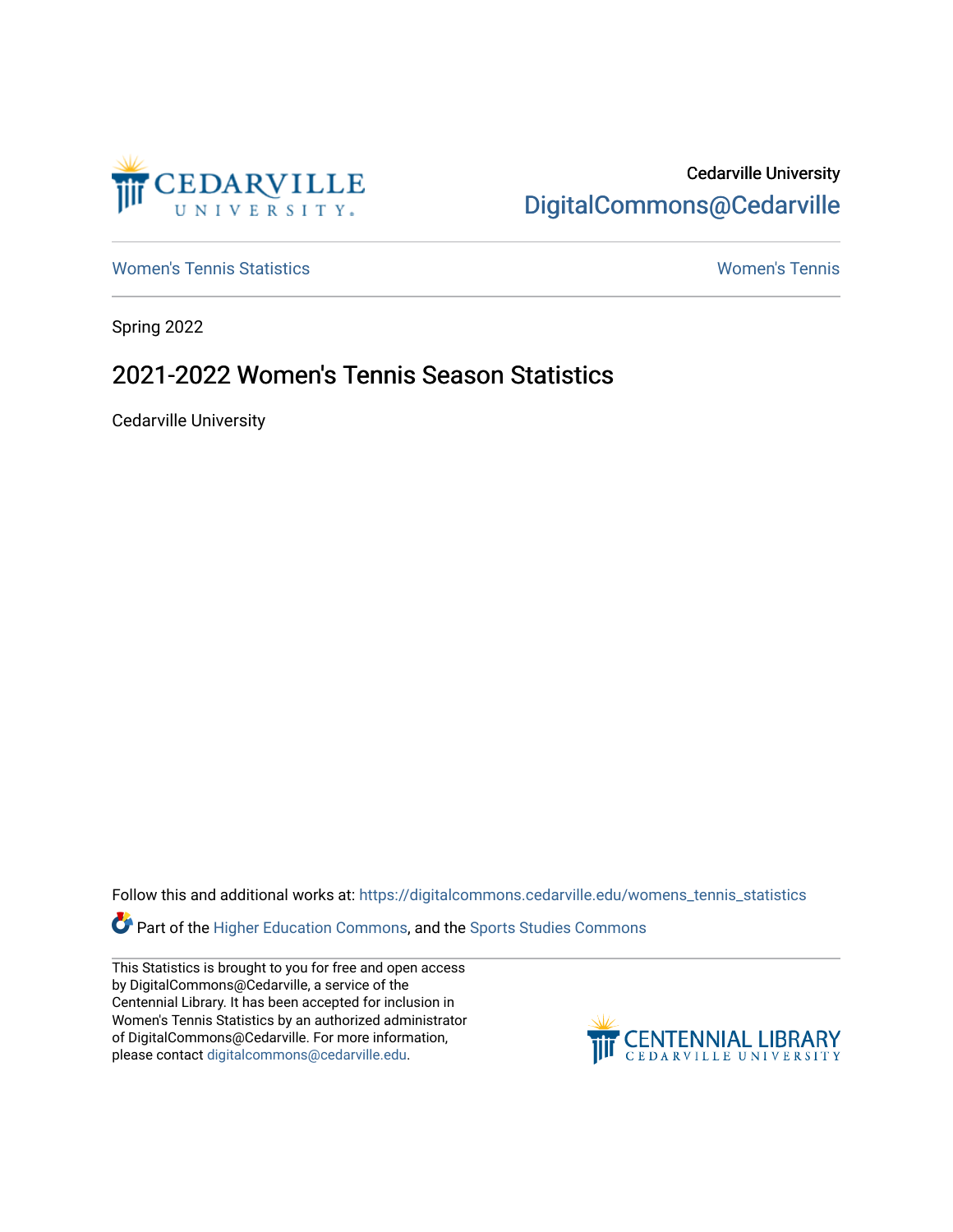## **2021-22 Women's Tennis Season statistics**

Overall record: 6-12 • G-MAC: 2-5 • Region: 2-7 • Home: 1-6 • Away: 3-3 • Neutral: 2-3 vs National ranked: 0-0 • vs Regional ranked: 0-0

| <b>SINGLES</b>   | <b>Overall</b> | <b>Dual</b> | <b>Tour</b> | <b>G-MAC</b> | 1        | $\overline{2}$ | 3        | 4        | 5        | 6        | Nat'l | Reg'l | <b>Streak</b>  | Last10  | <b>Career</b> |
|------------------|----------------|-------------|-------------|--------------|----------|----------------|----------|----------|----------|----------|-------|-------|----------------|---------|---------------|
| Hollis, Lauren   | $6 - 11$       | $6 - 11$    | $0-0$       | $2 - 5$      | $4 - 8$  | $2 - 3$        | ---      |          |          |          | $0-0$ | $0-0$ | L <sub>2</sub> | $3 - 7$ | 18-19         |
| Keenan, Madelyn  | $1 - 0$        | $1 - 0$     | $0-0$       | $1 - 0$      | ---      | ---            | ---      |          | $1 - 0$  | ---      | $0-0$ | $0-0$ | W 1            | $1 - 0$ | $1 - 0$       |
| Krahn, Payton    | $3-9$          | $3-9$       | $0-0$       | $2 - 4$      | ---      | $1 - 0$        | $2 - 9$  | ---      |          |          | $0-0$ | $0-0$ | L <sub>1</sub> | $2 - 8$ | $3 - 10$      |
| McKinley, Morgan | $1 - 0$        | $1 - 0$     | $0-0$       | $0-0$        | ---      |                |          |          |          | $1 - 0$  | $0-0$ | $0-0$ | W 1            | $1 - 0$ | $1 - 0$       |
| Petek, Joelle    | $5 - 12$       | $5 - 12$    | $0-0$       | $1 - 5$      | ---      |                |          | $3-3$    | $1 - 0$  | $1 - 9$  | $0-0$ | $0-0$ | L <sub>5</sub> | $2 - 8$ | $9 - 18$      |
| Spry, Jessica    | $3 - 11$       | $3 - 11$    | $0-0$       | $0 - 5$      | ---      |                | ---      | $1 - 0$  | $1-9$    | $1 - 2$  | $0-0$ | $0-0$ | L7             | $2 - 8$ | $9 - 16$      |
| Totten, Abby     | $9-9$          | $9-9$       | $0-0$       | $2 - 5$      | $4 - 2$  | $5 - 7$        | ---      |          |          |          | $0-0$ | $0-0$ | L <sub>2</sub> | $3 - 7$ | $14 - 15$     |
| Triplett, Faith  | $2 - 14$       | $2 - 14$    | $0-0$       | $1 - 5$      | ---      | ---            | $2 - 4$  | $0 - 10$ | ---      | ---      | $0-0$ | $0-0$ | L <sub>5</sub> | $1 - 9$ | 10-23         |
| VanDyke, Megan   | $4 - 2$        | $4 - 2$     | $0-0$       | $1 - 0$      | ---      |                | ---      | $1 - 0$  | $2 - 2$  | $1 - 0$  | $0-0$ | $0-0$ | W 3            | $4 - 2$ | $7 - 2$       |
| <b>Totals</b>    | 37-68          | 37-68       | $0-0$       | 13-29        | $8 - 10$ | $8 - 10$       | $4 - 13$ | $5 - 13$ | $6 - 11$ | $6 - 11$ | $0-0$ | $0-0$ |                |         |               |
| Percentage       | .352           | .352        | .000        | .310         | .444     | .444           | .235     | .278     | .353     | .353     | .000  | .000  |                |         |               |

|                                  |                |             |       |              |          |                | <b>vs Ranked</b> |       |       |                |         |
|----------------------------------|----------------|-------------|-------|--------------|----------|----------------|------------------|-------|-------|----------------|---------|
| <b>DOUBLES TEAMS</b>             | <b>Overall</b> | <b>Dual</b> | Tour  | <b>G-MAC</b> | 1        | $\overline{2}$ | 3                | Nat'l | Reg'l | <b>Streak</b>  | Last10  |
| Hollis, Lauren/Totten, Abby      | 4-11           | $4 - 11$    | $0-0$ | $0-5$        | $4 - 11$ | ---            | ---              | $0-0$ | $0-0$ | L7             | $2 - 8$ |
| Triplett, Faith/VanDyke, Megan   | $1 - 3$        | $1 - 3$     | $0-0$ | $0-0$        | $1 - 0$  | $0 - 3$        | ---              | $0-0$ | $0-0$ | L <sub>2</sub> | $1 - 3$ |
| McKinley, Morgan/Petek, Joelle   | $0 - 4$        | $0 - 4$     | $0-0$ | $0 - 1$      | $0 - 1$  | ---            | $0-3$            | $0-0$ | $0-0$ | L <sub>4</sub> | $0 - 4$ |
| Petek, Joelle/Spry, Jessica      | $1 - 0$        | $1 - 0$     | $0-0$ | $0-0$        | ---      | $1 - 0$        | $---$            | $0-0$ | $0-0$ | W 1            | $1 - 0$ |
| Keenan, Madelyn/McKinley, Morgan | $2 - 0$        | $2 - 0$     | $0-0$ | $0-0$        | ---      | ---            | $2 - 0$          | $0-0$ | $0-0$ | W 2            | $2 - 0$ |
| Spry, Jessica/Triplett, Faith    | $1 - 0$        | $1 - 0$     | $0-0$ | $0-0$        | ---      | $1 - 0$        | ---              | $0-0$ | $0-0$ | W 1            | $1 - 0$ |
| Krahn, Payton/Triplett, Faith    | $0 - 1$        | $0 - 1$     | $0-0$ | $0-0$        | ---      | $0 - 1$        | $---$            | $0-0$ | $0-0$ | L <sub>1</sub> | $0 - 1$ |
| Petek, Joelle/VanDyke, Megan     | $0 - 1$        | $0 - 1$     | $0-0$ | $0-0$        | ---      | ---            | $0 - 1$          | $0-0$ | $0-0$ | L <sub>1</sub> | $0 - 1$ |
| Krahn, Payton/VanDyke, Megan     | $3-8$          | $3-8$       | $0-0$ | $1 - 5$      | $1 - 0$  | $2 - 8$        | ---              | $0-0$ | $0-0$ | L <sub>5</sub> | $3 - 7$ |
| Petek, Joelle/Triplett, Faith    | $2 - 8$        | $2 - 8$     | $0-0$ | $0-5$        | ---      | ---            | $2 - 8$          | $0-0$ | $0-0$ | L8             | $2 - 8$ |
| McKinley, Morgan/Spry, Jessica   | $1 - 0$        | $1 - 0$     | $0-0$ | $1 - 0$      | ---      | $1 - 0$        | ---              | $0-0$ | $0-0$ | W 1            | $1 - 0$ |
| Keenan, Madelyn/Spry, Jessica    | $1 - 0$        | $1 - 0$     | $0-0$ | $1 - 0$      | ---      | $1 - 0$        | $---$            | $0-0$ | $0-0$ | W 1            | $1 - 0$ |
| Totals                           | 18-36          | 18-36       | $0-0$ | $5 - 16$     | $6 - 12$ | $6 - 12$       | $6 - 12$         | $0-0$ | $0-0$ |                |         |
| Percentage                       | .333           | .333        | .000  | .238         | .333     | .333           | .333             | .000  | .000  |                |         |

|                  |                |          |         |              |          |                |          | <b>vs Ranked</b> |         |  |
|------------------|----------------|----------|---------|--------------|----------|----------------|----------|------------------|---------|--|
| <b>DOUBLES</b>   | <b>Overall</b> | Dual     | Tour    | <b>G-MAC</b> | 1        | $\overline{2}$ | 3        | Nat'l            | Reg'l   |  |
| Hollis, Lauren   | $4 - 11$       | $4 - 11$ | $0-0$   | $0 - 5$      | $4 - 11$ | ---            | ---      | $0-0$            | $0 - 0$ |  |
| Keenan, Madelyn  | $3-0$          | $3-0$    | $0-0$   | $1 - 0$      | ---      | $1 - 0$        | $2 - 0$  | $0 - 0$          | $0 - 0$ |  |
| Krahn, Payton    | $3-9$          | $3-9$    | $0-0$   | $1-5$        | $1 - 0$  | $2-9$          | ---      | $0-0$            | $0 - 0$ |  |
| McKinley, Morgan | $3-4$          | $3-4$    | $0-0$   | $1 - 1$      | $0 - 1$  | $1 - 0$        | $2 - 3$  | $0-0$            | $0-0$   |  |
| Petek. Joelle    | $3 - 13$       | $3 - 13$ | $0-0$   | $0 - 6$      | $0 - 1$  | $1 - 0$        | $2 - 12$ | $0 - 0$          | $0 - 0$ |  |
| Spry, Jessica    | 4-0            | $4 - 0$  | $0-0$   | $2 - 0$      | ---      | $4 - 0$        | ---      | $0-0$            | $0 - 0$ |  |
| Totten, Abby     | $4 - 11$       | $4 - 11$ | $0 - 0$ | $0 - 5$      | $4 - 11$ | ---            | ---      | $0 - 0$          | $0 - 0$ |  |
| Triplett, Faith  | $4 - 12$       | $4 - 12$ | $0 - 0$ | $0 - 5$      | $1 - 0$  | $1 - 4$        | $2 - 8$  | $0-0$            | $0-0$   |  |
| VanDyke, Megan   | $4 - 12$       | $4 - 12$ | $0-0$   | $1-5$        | $2 - 0$  | $2 - 11$       | $0 - 1$  | $0 - 0$          | $0 - 0$ |  |
| <b>Totals</b>    | 18-36          | 18-36    | $0-0$   | $5 - 16$     | $6 - 12$ | $6 - 12$       | $6 - 12$ | $0 - 0$          | $0 - 0$ |  |